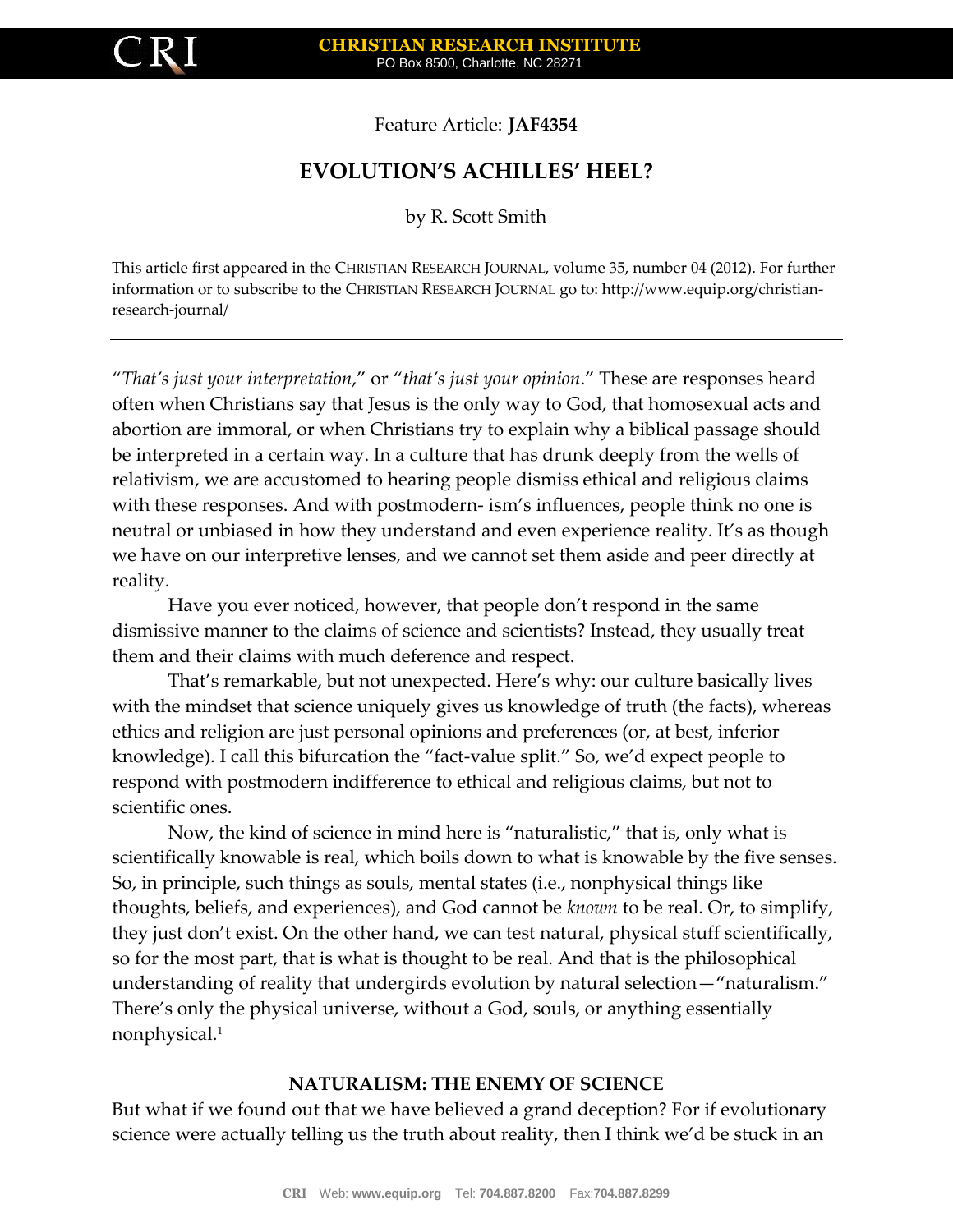endless cycle of interpretations, without a way to get started with our interpretations and know how things really are. If I am right, *there is no way that science could give us knowledge if naturalistic evolution were true.*

## **Separated by Essences**

To help show why, I'll start with a core idea about *naturalistic* evolution. It is a denial of *natures*, or *essences*, something nonphysical that was believed to be real until the time of Darwin's *The Origin of Species*. Aristotle thought there was a "great chain of being," and the differences between a genus (and its species) and another one is due to a common essence, or nature—a principle of life that every member of that "kind" has. So, all dogs have an essential nature to them—"dogness," we might call it—and all humans have a human soul.

But with Darwin's arrival, biological classification came to be seen in terms of one large interconnected "tree of life," in which all living things (past and present) share a common ancestor—without any nonphysical essences or natures that separated living things into kinds. All that counts is what can be empirically known—and nonphysical natures (like a human soul, made in God's image) have come to be seen as holdovers of bygone philosophical and religious views. All living things are made up of just matter, with variations in their arrangements that give rise to different qualities (e.g., the human brain's capacities versus a chimp's).

## **BLIND CHANCE?**

Now, let's take a look at the basic ideas of a leading philosopher, neuroscientist, and New Atheist, Daniel Dennett, who takes naturalistic evolution seriously. He agrees: there are no essences or souls whatsoever; and there are no nonphysical things like thoughts, beliefs, or experiences (like ones we use to make observations).<sup>2</sup> There's only physical stuff, including brains that do the hard work of processing sensory input.<sup>3</sup>

For him, natural selection is totally a *blind* process (as described in Richard Dawkins's book *The Blind Watchmaker*)—there is no planning for some goal, thinking about what a desired outcome might be, believing something to be so, or trying to make something happen at all. So, there are *no real intentions* or purposes that natural selection is trying to achieve.<sup>4</sup>

Now, experiences that we use to observe things have an interesting quality they always are *of* something. For instance, scientists can have experiences of the behavior of a molecule in an experiment. Or, I can have an experience of eating a juicy steak. The same goes for thoughts and beliefs— they are *of* or *about* things. I can think about what movie I want to see, or have a belief about who will win the most gold medals in the Olympics. In fact, try having any of these mental states that are not of or about things!

Yet, physical things do not seem to have this quality. They might be harder than, higher than, or to the left of something else, but they do not seem to be *of* things in the same way these mental states are. So, what is this quality? Often it is called *intentionality*, and it seems to be a unique feature of these mental states.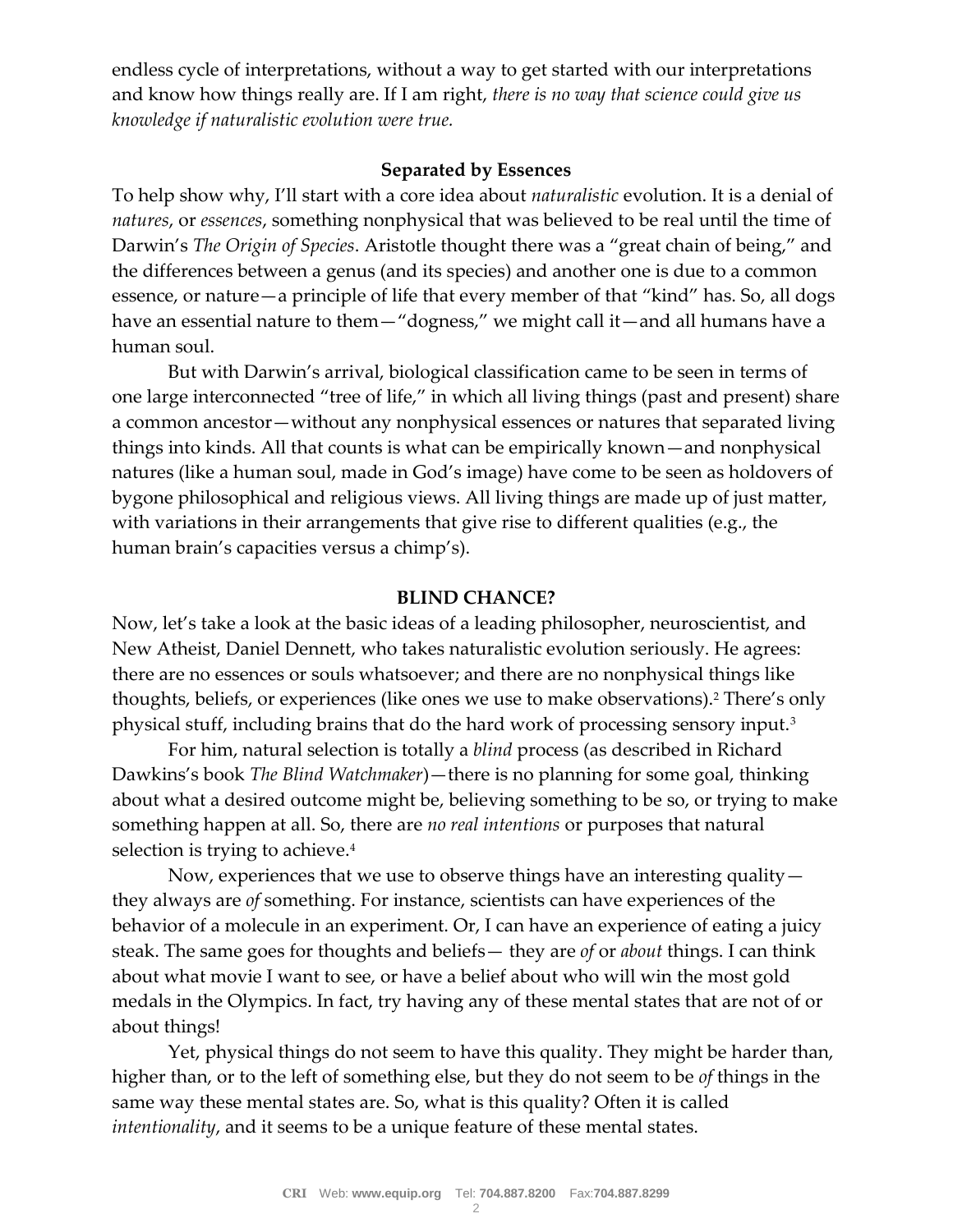But with naturalistic evolution, nonphysical mental states aren't real, and so their intentionality also would not be real. There are only brain states and physical patterns, and behavior. Still, it is hard to deny that we do think, form beliefs, and have experiences, because we are so used to doing that. So, Dennett has to come up with a different way to explain them, and his answer is that we simply interpret these physical things as being of something.<sup>5</sup>

Let's note something Dennett admits, but then denies. He says that if there were real, intrinsic essences (something nonphysical that is true of something just because of what *kind* of thing it is—i.e., due to its essential nature), then there could be a "deeper" fact (beyond just behavior) of the matter of what our thoughts (or beliefs, experiences) are *really* about. That is, just due to what those mental states would be essentially, they *really* could be *of* their objects, and not something else.<sup>6</sup> So, if my thought of a Starbuck's Frappuccino had an essence, it really would be about that drink.

But since naturalistic evolution denies any such essences or natures, Dennett says we are left just with *interpreting* the behavior of people (and even sophisticated computers and robots) as being "about" their objects.<sup>7</sup> But that's all we have to go on just our interpretations, in which we *attribute* to a person, or a chess-playing computer, thoughts and beliefs about things (like, the next move to make in the chess game, or the errand that needs to be run).<sup>8</sup> We might put it this way: based on someone's behaviors, we *interpret* them to mean that the person is having thoughts about something, but that is just our way of talking, expressing just how we interpret their behavior, when in reality, there really are no such intentions at all.<sup>9</sup>

#### **Here's the Catch**

If we are left with only interpreting actions to mean that a person has thoughts and other experiences that were of something (maybe an errand that needs to be run), there could be many other interpretations, too. Maybe they were of something entirely different (say, a movie on the Hallmark Channel tonight). But, there is *no fact* of the matter to which we can appeal to settle the issue. Dennett admits that for it to be so, there would have to be an essence to the thought's being of something, so that it was indeed about the errand, and not the show.

Without them, we are left only with interpretations, but of what? The only answer available seems to be another interpretation. If we keep pressing that question, we are left with just interpretations of other interpretations, which also are of other interpretations, and so on, without any way to ever get started in just experiencing something as it really is. That's the same predicament postmodernism lands in, without any knowledge and without a way to even get started!<sup>10</sup>

#### **Mental States**

The problem gets even worse. So far, we've been discussing how we'd interpret others' behavior. To do that, we too would be making observations of *others'* behaviors, then having thoughts and forming beliefs about them, and more. But Dennett tells us that even *our* very experiences, thoughts, and so on cannot *really* be about their intended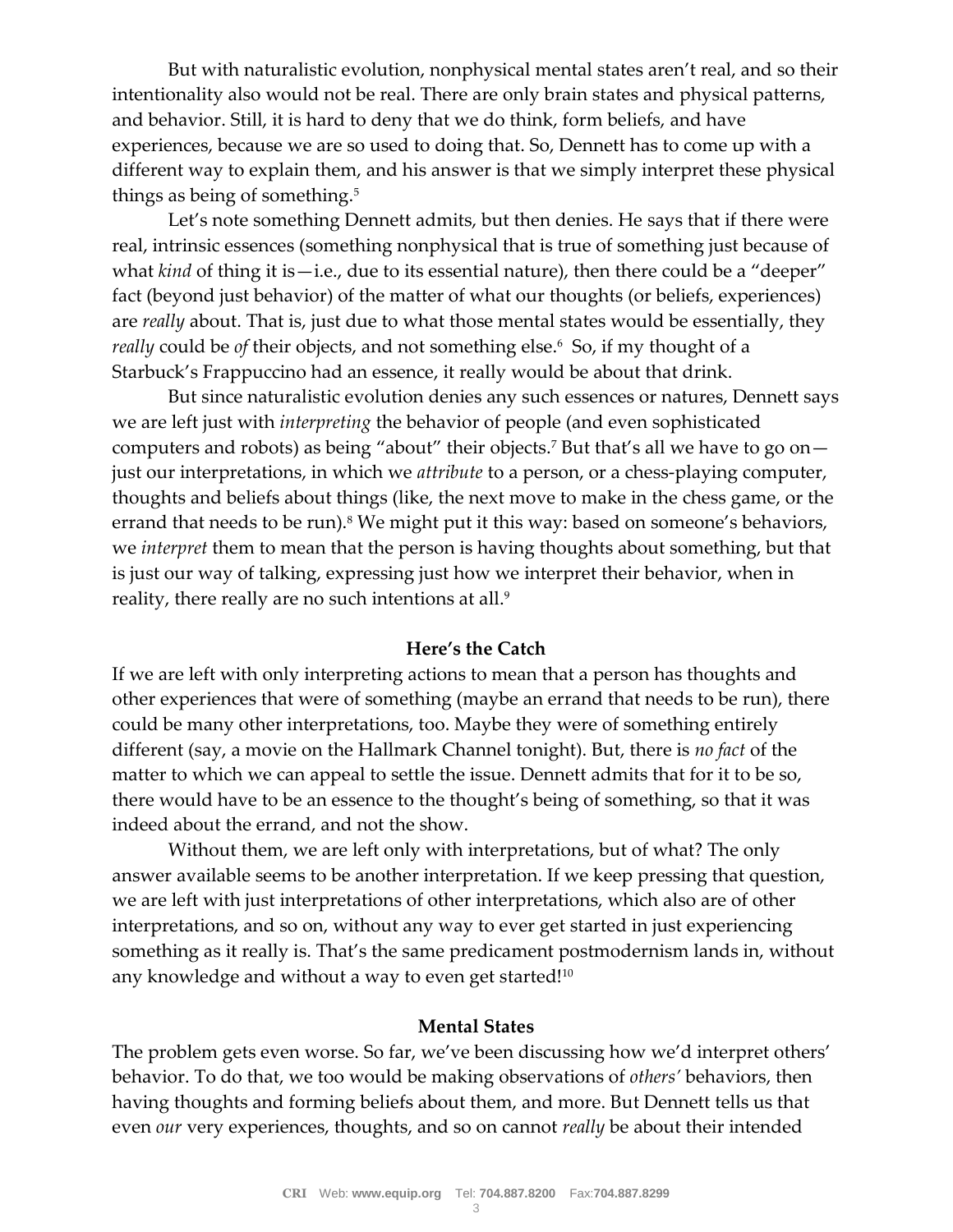objects; we too just *take* them to be about what we observed, but that is just our interpretation. This is because any so-called mental state doesn't have an essence to be about a particular object or subject. If our thoughts and experiences cannot really be about something, then how would we ever come to know how things really are?

Fortunately, that is not at all how we experience life. Our thoughts, beliefs, and experiences we use to make observations seem to have three essential features:

1. They are "particularized." My thought about tonight's dinner, or my experience of drinking a Starbuck's chocolate Vivano smoothie, is not generic or unspecified. In each case, it is about something particular.

2. These mental states must be of or about something. It does not seem we could have a thought, belief, or an experience used in making an observation that lacks this quality. (Again, try having a thought or an experience that isn't about anything.) 3. They also seem to be intrinsic, or essential, to each mental state. My thought about last night's dinner could not be about anything else and still be the thought it is. I could observe the price of gas at the Exxon station, but *that* experience could not have been of my dinner.

So, how do we best explain these three apparently essential features of intentional states? Dennett provides the clue: *if* mental states really had nonphysical essences or natures to them, *then* they *really* could be of their intended objects, which we could know to be the case. Now, these case studies are examples of mental states that *really are of* their intended objects.

That finding, coupled with the conclusion we reached already (that if naturalistic evolution is true, we would be stuck in a never-ending and never-starting cycle of interpretations) should be enough to show us that *naturalistic evolution (and its related view of what is real—naturalism) must be false.* The fact is that we do know many things, and this fact demands a very different view of what is real.

# **EXPLAINING NONPHYSICAL REALITY**

But, what might that "different view" look like? First, it seems it must allow room for essences, like souls for humans and "dogness" for dogs, and even for thoughts, beliefs, and experiences to exist. That means there must be real, nonphysical things. Not everything can be just physical; naturalism is false. Now, the seeming plausibility of naturalistic evolution is that it involves *only* a series of blind processes working on just physical stuff to produce physical changes. But now we would have to factor in nonphysical stuff, including things like human souls, or dogs' "dogness."<sup>11</sup> To conclude that we could get these nonphysical things from a purely physical process seems to be wishful thinking.

Second, just having many mental states will not give us knowledge. We also must be able to *use* them. For example, from many experiences, we can form concepts and theories, fix the meaning of terms, and even form beliefs. We also can recall those concepts and beliefs to mind and correct them. But how is that possible? It seems there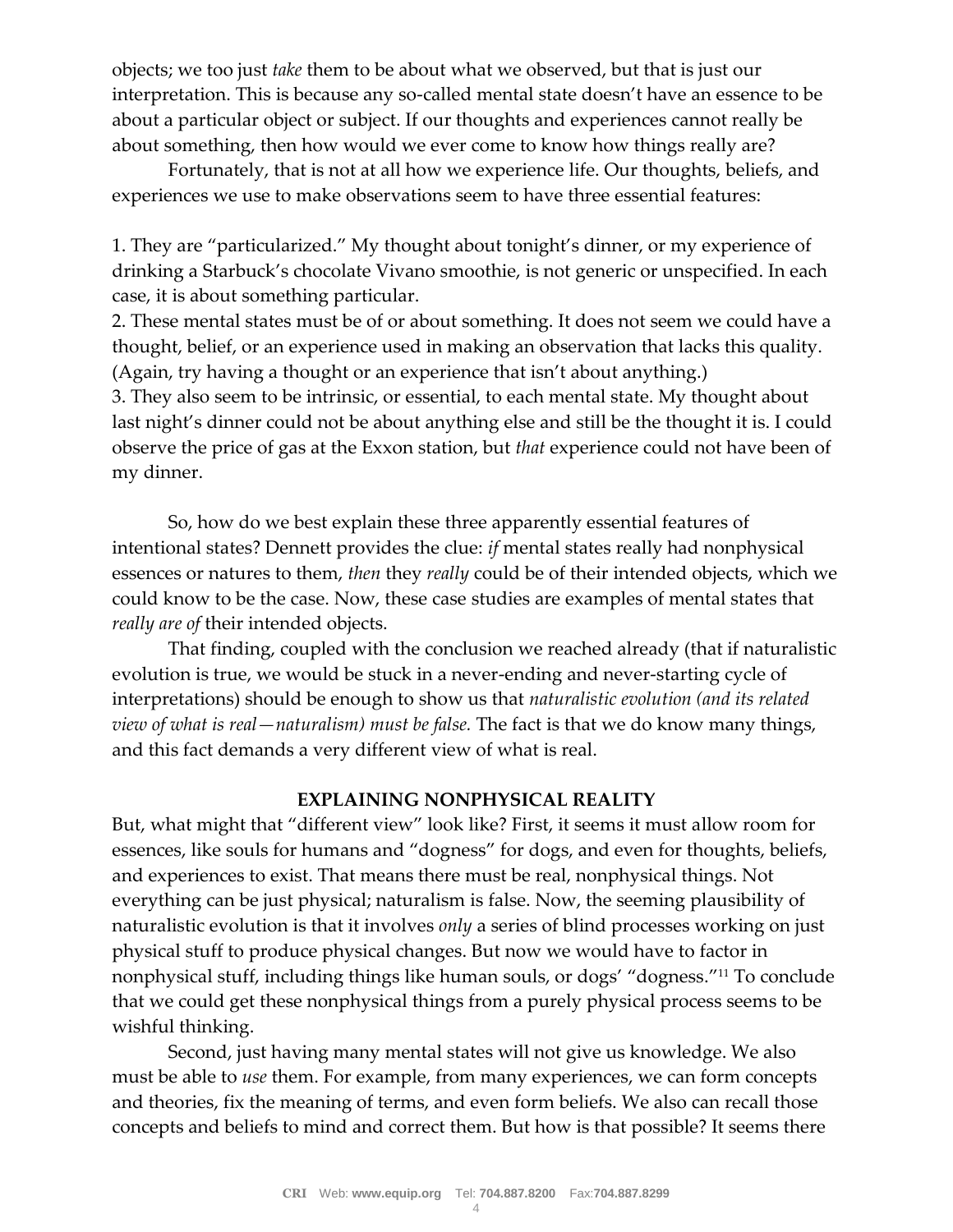must be a deep unity to our minds. And, there must be a strict sameness to who we are throughout time and change, so that we can follow through on a train of thought.<sup>12</sup> We also must be agents who can ponder these things, alter our beliefs, seek out new experiences, and more. In short, it seems we need souls to do all these things.

So, third, this suggests that the best explanation is that there is a God who has endowed us with souls and their abilities to know what is real. And, God has designed us in a way that we can use our thoughts, experiences, and more to come to know many things that are true, which often requires the use of our brains and bodies. For instance, when we use our eyes to look at something, the light reflects off it, causing stimulation of cells in our retina, then in our optic nerve, and finally in the brain. Yet, it also involves nonphysical aspects, such as experiences, and our minds then use these experiences to compare them, draw inferences from them, and much more. We are amazingly and intricately designed, physically and nonphysically, it seems, even to know what is true and real.

*All knowledge falls apart on the basis of naturalistic evolution* and its closely related philosophy of what's real, naturalism. If you or someone else would like to probe more deeply into these issues, see my new book, *Naturalism and Our Knowledge of Reality*  (Ashgate). But, please take action as well: pray fervently against this satanic stronghold (2Cor. 10:5); talk and reason with your school boards, especially about how naturalistic evolution that is being taught there cannot be a fact; and reason with people about the false naturalistic basis (i.e., that humans are evolutionary byproducts without an essence) being used to justify abortion and other grave sins in society.

**R. Scott Smith**, Ph.D., is associate professor of ethics and Christian apologetics at Biola University, and the author of *Naturalism and Our Knowledge of Reality: Testing Religious Truth-claims* (Ashgate, 2012).

#### **NOTES**

- 1 Pantheism, the worldview that God and the universe are one and that God (or Spirit, or Mind) is all that exists, is also a type of naturalism, but in the context of Darwinism "naturalism" is used exclusively as a synonym for its subcategory materialism, the worldview that matter is all that exists.
- 2 Daniel C. Dennett, "Dennett, Daniel C.," *A Companion to the Philosophy of Mind: Blackwell Companions to Philosophy*, ed. Samuel Guttenplan (Oxford: Basil Blackwell, 1994), 239.
- 3 Daniel C. Dennett, *The Intentional Stance*, 3rd printing (Cambridge, MA: MIT Press, 1990), 40, 70–71. Note: while I cite from two of his earlier works, these still reflect his current thought. Dennett has told me in correspondence that he has not done "any revolutionary tinkering" with the intentional stance (e-mail, Dec. 1, 2010). He referred me to his essay, "The Evolution of 'Why?'" yet in it he does not seem to adjust his basic thinking on the intentional stance; rather, he seems mainly to use it to help engage with Robert Brandom's work (July 31, 2006, available at http://ase.tufts.edu/cogstud/papers/Brandom.pdf). He also referred me to his "Real Patterns," an essay from 1991, which was reproduced in his *Brainchildren: Essays on Designing Minds* (Cambridge, MA: MIT Press, 1998): 95–120). Yet, while that essay seems to clarify his own "stance" about the "reality" of things like beliefs, it does not seem to call into question his basic reasons for adopting the